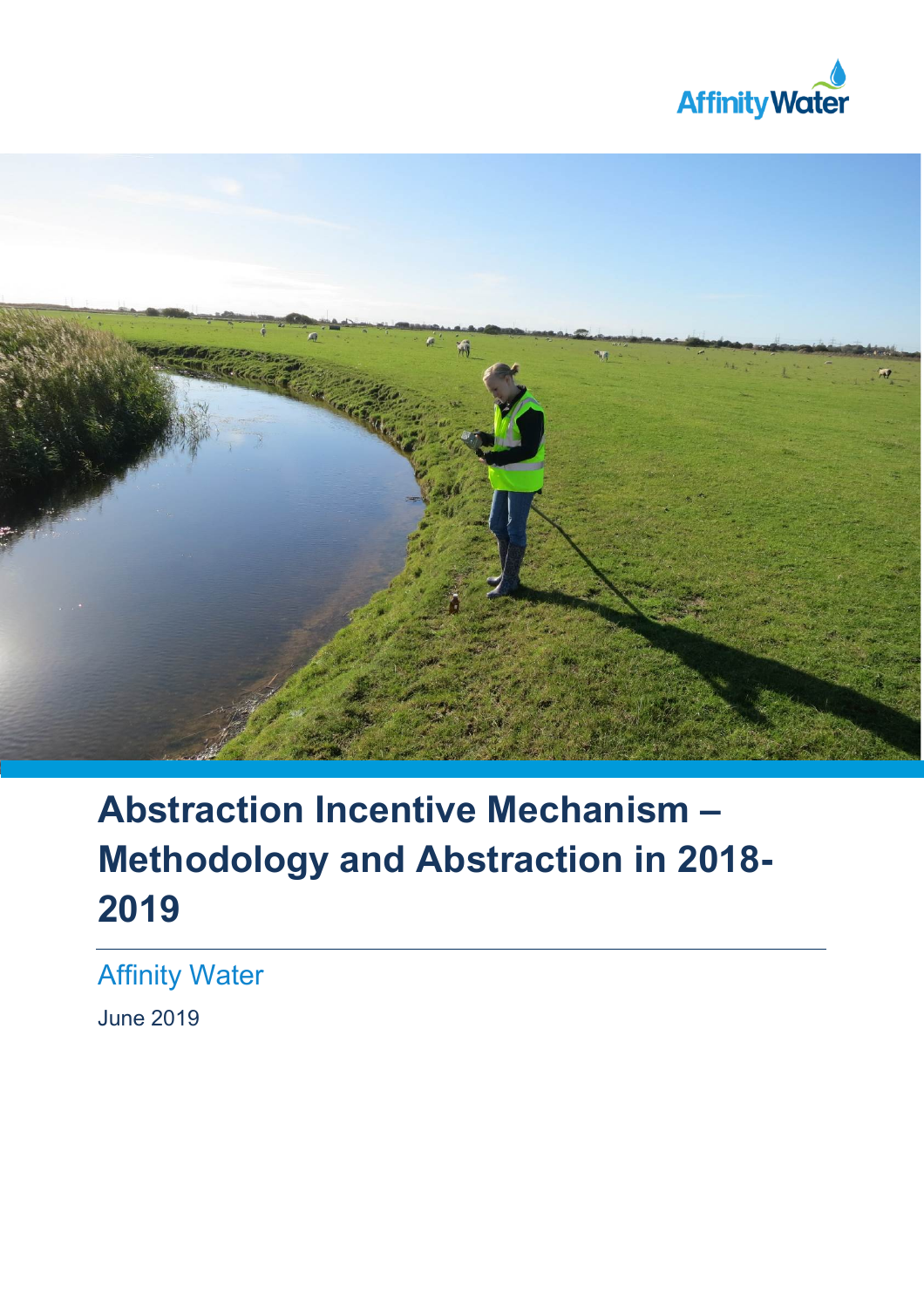

#### *Security Notice*

*This document is classified as official sensitive in accordance with the Security and Emergency Measures Directive as it includes specific location details of public water supply sources. This document is only to be reviewed by designated persons and must not be disclosed or published to third parties or placed on a website. A redacted version of this document is available for publication.*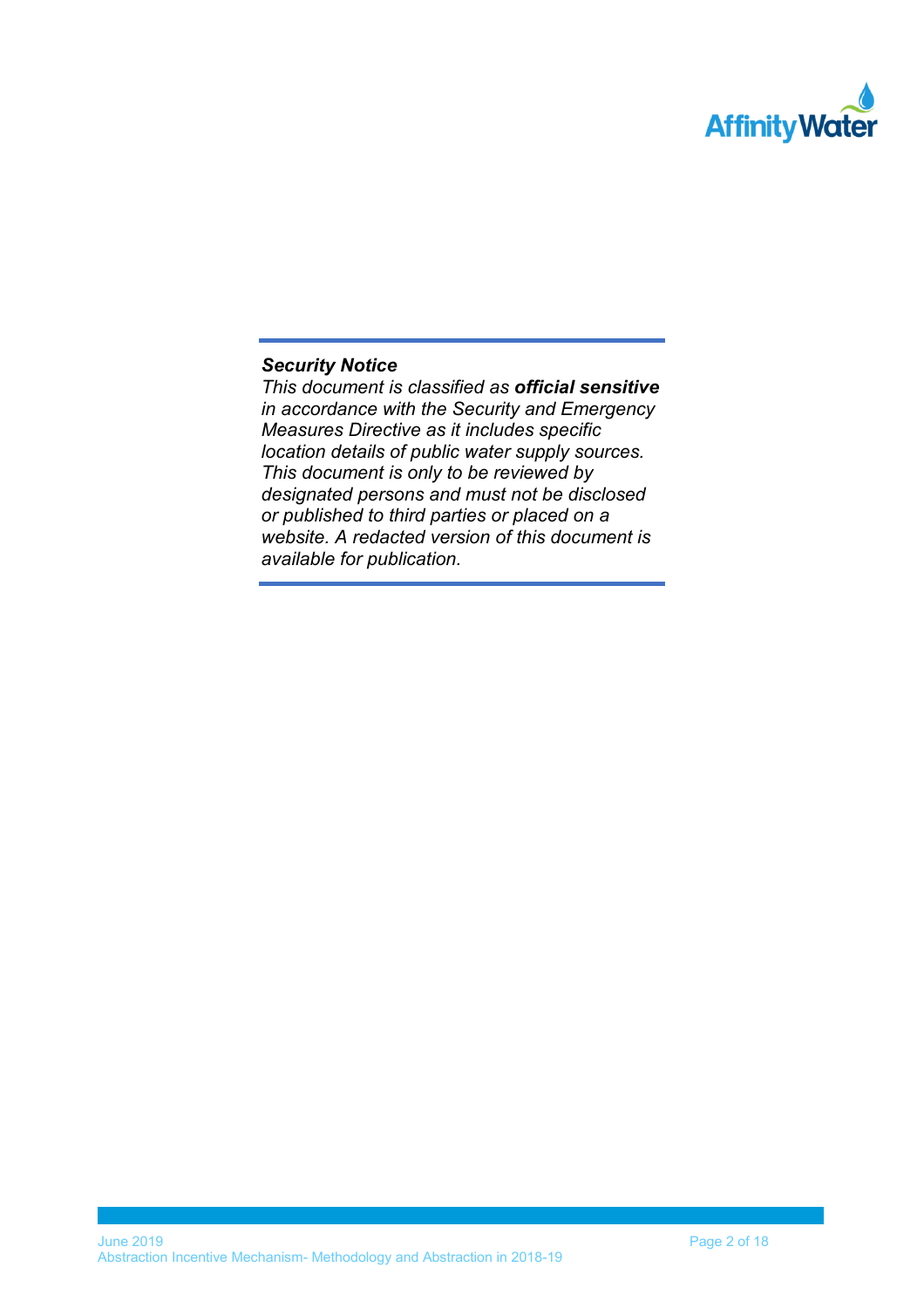

### **Asset Strategy document control sheet**

#### **Document amendment history**

| <b>Version</b> | <b>Status</b>      | <b>Date</b> | <b>Amendment to this version</b> |
|----------------|--------------------|-------------|----------------------------------|
| 0.1            | <b>First Draft</b> | 09/04/2019  | Daniel Yarker                    |
| 0.2            | Second draft       | 10/04/2019  | As per IK comments               |
| 0.3            | Final draft        | 25/04/2019  | As per AP comments               |
|                | Final              | 26/06/2019  | Redacted for publication         |

#### **Document approval**

| <b>Document title</b>               |                      |                                                 |                  |             |
|-------------------------------------|----------------------|-------------------------------------------------|------------------|-------------|
| e-Document location                 |                      |                                                 |                  |             |
|                                     | <b>Name</b>          | <b>Title</b>                                    | <b>Signature</b> | <b>Date</b> |
| Author/originator                   | Dan Yarker           | <b>Senior Asset Scientist</b>                   |                  | 09/04/2019  |
| <b>Technical Reviewer</b>           | Ilias Karapanos      | <b>Asset Specialist</b>                         |                  | 10/04/2019  |
| <b>Approver 1</b><br>(internal use) | Affie Panayiotou     | Head of Water<br>Strategy                       |                  | 25/04/2019  |
| <b>Approver 2</b><br>(external use) | <b>Keith Gardner</b> | Director of Asset<br>Strategy and<br>innovation |                  | 30/05/2019  |
| <b>Legal review</b>                 | <b>Julie Smith</b>   | Head of Legal<br><b>Services</b>                | diffusitirs      | 24/06/2019  |

#### **Disclaimer**

**This document has been prepared in accordance with the** *Affinity Water Quality System* **and is uncontrolled for use outside the company except for those recipients on the controlled circulation list.** 

**Uncontrolled copies will not be updated if and when changes are made.**

**If you do not have a controlled copy and you wish to make use of this document, you should contact Affinity Water to obtain a copy of the latest available version.**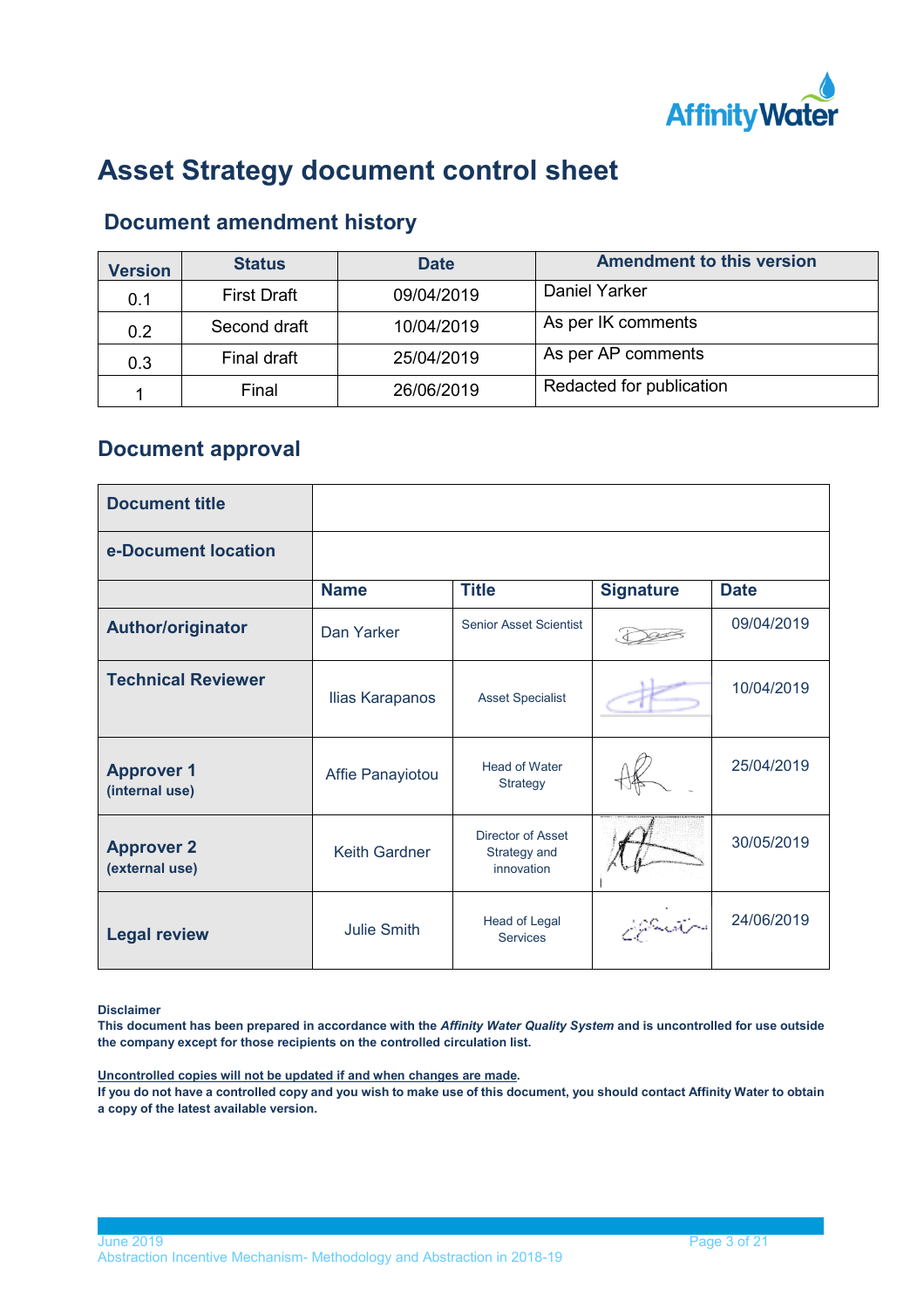

# **This page is left intentionally blank**

June 2019 **Page 4 of 18** Abstraction Incentive Mechanism- Methodology and Abstraction in 2018-19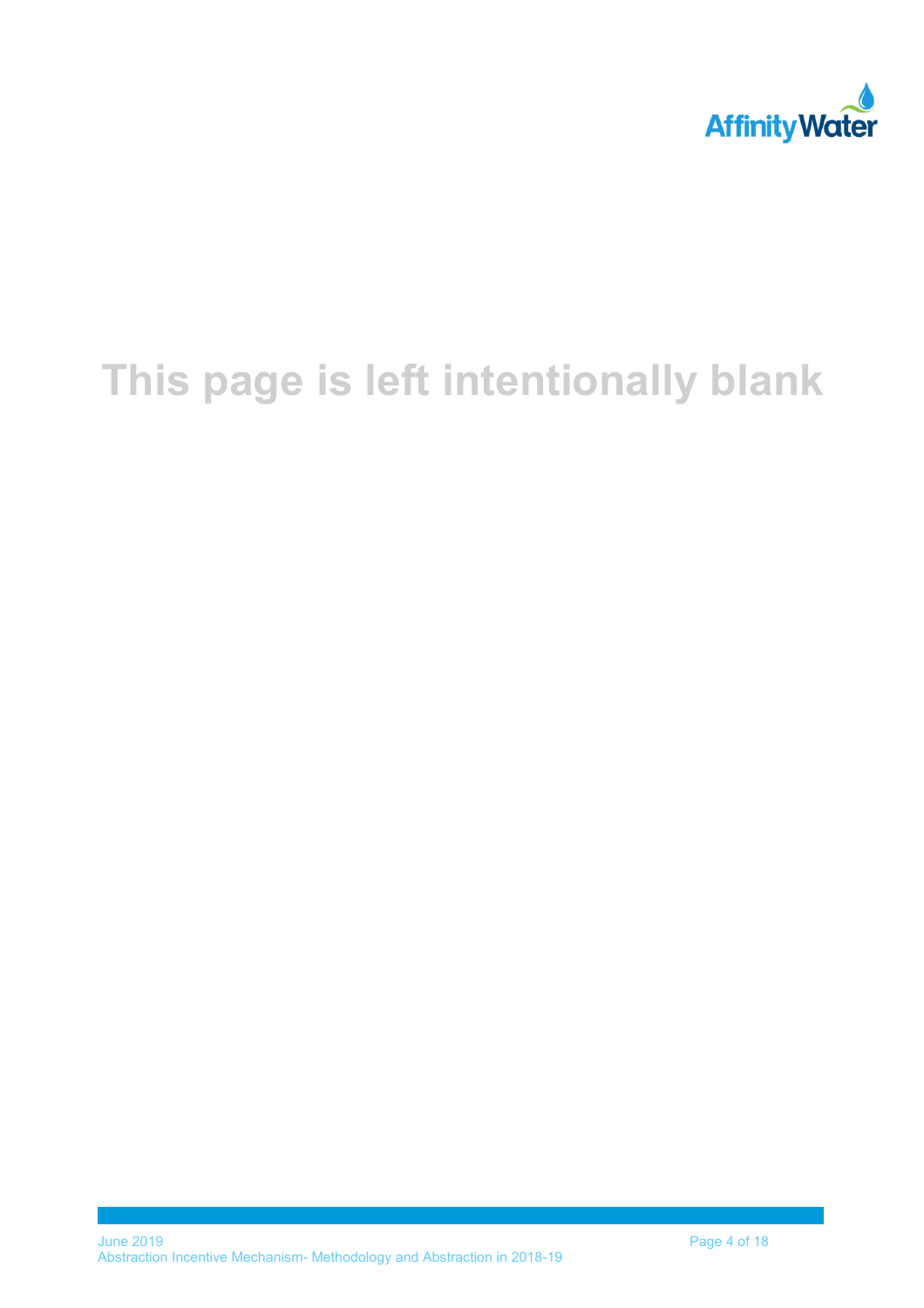

### **Table of Contents**

### <span id="page-4-0"></span>**Table of Figures**

| Figure 1: Relationship between River Flows at Hitchin Gauging Station and Groundwater Levels |  |
|----------------------------------------------------------------------------------------------|--|
|                                                                                              |  |
| Figure 2: Background Groundwater Level Fluctuations Measured at the Environment Agency       |  |
|                                                                                              |  |

### <span id="page-4-1"></span>**Table of Tables**

| Table 5. AIM baseline Abstraction versus Actual Abstraction in 2018-19 16 |  |
|---------------------------------------------------------------------------|--|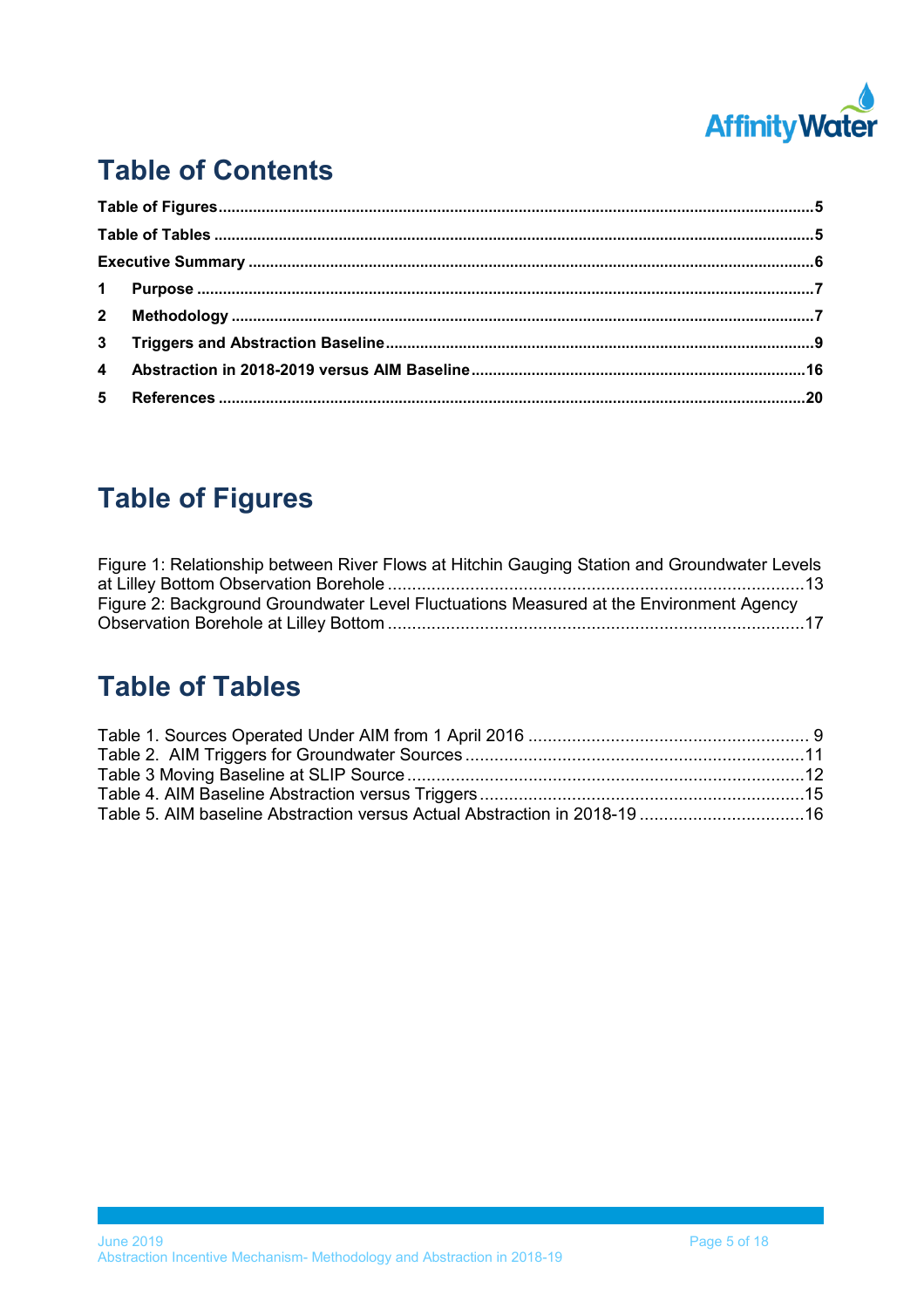

### <span id="page-5-0"></span>Executive Summary

The Abstraction Incentive Mechanism (AIM) has been proposed by Ofwat with the objective to encourage water companies to reduce the environmental impact of abstracting water at environmentally sensitive sites during low flow periods (i.e. droughts). The purpose of this document is to set out the methodology and assumptions used to calculate the AIM triggers and baseline abstraction values. Actual abstraction data from the AIM sources for the financial year 2018-19 are shown in this report, in order to track performance and validate the AIM triggers selected.

A total of 23 groundwater sources have been identified as sensitive by Affinity Water, some of which will have sustainability reductions implemented in AMP6 and AMP7. The remaining sources have an operating agreement, other licence condition or are currently under National Environment Programme investigation. The AIM taskforce guidelines as proposed by Ofwat were followed to calculate the triggers and abstraction baseline figures. The AIM triggers selected were based on the Environment Agency's Restoring Sustainable Abstraction assessments, NEP investigations or other Environmental Impact Assessment work. Where current investigations were in place, the preferred trigger points on river flows were adopted, based on Environmental Flow Indicators in consultation with the Environment Agency. In the absence of these, Q95 flows were adopted as best indication of low flow conditions for the AIM triggers. Baseline abstraction values were calculated based on the 20-year period of  $1<sup>st</sup>$  April 1995 - 31<sup>st</sup> March 2015 as this period is considered representative enough to include a number of droughts with and without demand restrictions. Where sustainability reductions have taken place, which have not reduced the deployable output to zero Ml/d, we have kept these sources in AIM, with the new AIM baseline being defined as the new annual licensed rate. Some AIM sources are also drought permit sites and we propose that when abstracting under a drought permit, AIM should not apply for that site.

Following the Ofwat guidance, two equations were used to calculate the AIM performance and the normalised AIM performance. For the ten AIM sources at which the trigger was breached during 2018-19, the global AIM performance was -2,383.84 Ml and the normalised global AIM performance was +0.96. The negative AIM performance figure signifies an improved performance compared to historic droughts, as average abstraction was lower than the baseline at the global scale. This suggests that the company met and exceeded the AIM baseline figures for the financial year 2018-19 which is mainly linked to the lack of AIM triggers active and on-going operational outages. The high normalised AIM score is reflective of the assessment method at SLIP source. This source needs to be managed more closely during future droughts to achieve a good normalised AIM score.

Following the annual review of the AIM triggers and baseline abstractions, it appears that they are robust and representative of the catchment status. The validity of the triggers and baseline abstraction is constantly monitored and the next AIM performance review will take place in July 2019 for Q1 of 2019-20.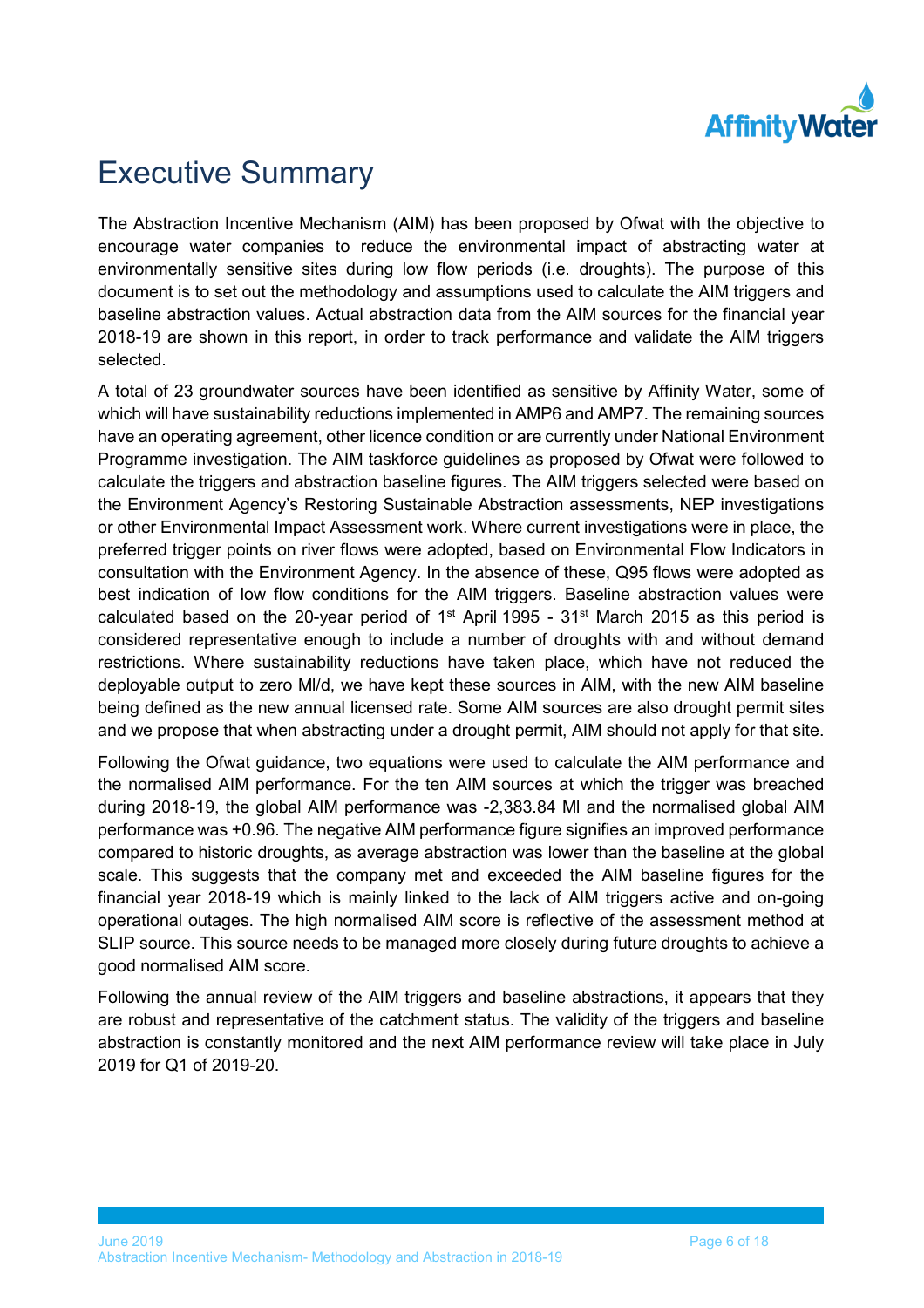

#### <span id="page-6-0"></span>**1 Purpose**

The Abstraction Incentive Mechanism (AIM) has the objective of encouraging water companies to reduce the environmental impact of abstracting water at environmentally sensitive sites in low flow periods (i.e. droughts). The purpose of this document is to set out the methodology and assumptions used to calculate the AIM triggers and baseline abstraction values. Furthermore, actual abstraction data from the AIM sources for the financial year 2018-19 are shown in this report, in order to track performance and validate the AIM triggers selected. Affinity Water have put forward a total of 23 groundwater sources to be included in AIM, which have been deemed as potentially environmentally sensitive by previous studies. AIM has come in force in reputational form since the 1<sup>st</sup> April 2016. Seven sources have been subject to sustainability reductions since 2016, with the deployable output (DO) at three of these sites being reduced to zero Ml/d. These three sources have been omitted from the AIM assessment, in addition to the CHAL source, which has been deemed to be 'not environmentally sensitive', following discussion with the Environment Agency. This leaves a total of 19 sources that have been assessed for AIM in this report.

#### <span id="page-6-1"></span>**2 Methodology**

A total of 23 sites put forward by Affinity Water have been assessed as potentially having an impact on a surface waterbody hence included in the AIM list. Seven sources have been subject to sustainability reductions as of 1 April 2018 and so the post-reduction abstraction rates are considered for this assessment period. Sustainability reductions are planned for six additional sources in AMP7. The remaining ten sources have either an operating agreement in place (i.e. augmentation scheme) or other licence condition or are currently under National Environment Programme (NEP) investigation. Some AIM sources are also drought permit sites and we propose that when abstracting under a drought permit, AIM should not apply for that site.

In order to calculate the trigger and abstraction baseline, the AIM Taskforce guidelines have been followed. Based on these, the AIM trigger is set based on a specific environmental trigger identified through the Environment Agency's (EA) Restoring Sustainable Abstraction (RSA) assessments, NEP investigations or other Environmental Impact Assessment (EIA) work. In cases where our sources are situated in catchments under previous or currently ongoing NEP investigations, we have adopted the preferred trigger points on river flows (Environmental Flow Indicators) as set out by the EA. For sites that have not been under investigation or this is currently underway with no triggers yet agreed, the Q95 flows have been adopted as the best indicator of low flow conditions below which AIM should operate. In the majority of cases, the potential impact on the surface water body is the river, so the trigger is set in the downstream gauging station that is considered to be representative of the groundwater catchment. There are exceptions to this, where a groundwater level trigger has been used instead, due to better representation of the aquifer baseline conditions or the absence of a gauging station.

The length of the record for each gauging station or groundwater level monitoring point is defined by the data availability and data quality in order to better calculate the AIM trigger. Where the Q95 or Q70 values have been used, these were adopted from the Centre of Ecology and Hydrology as published in their website<sup>1</sup> in July 2016.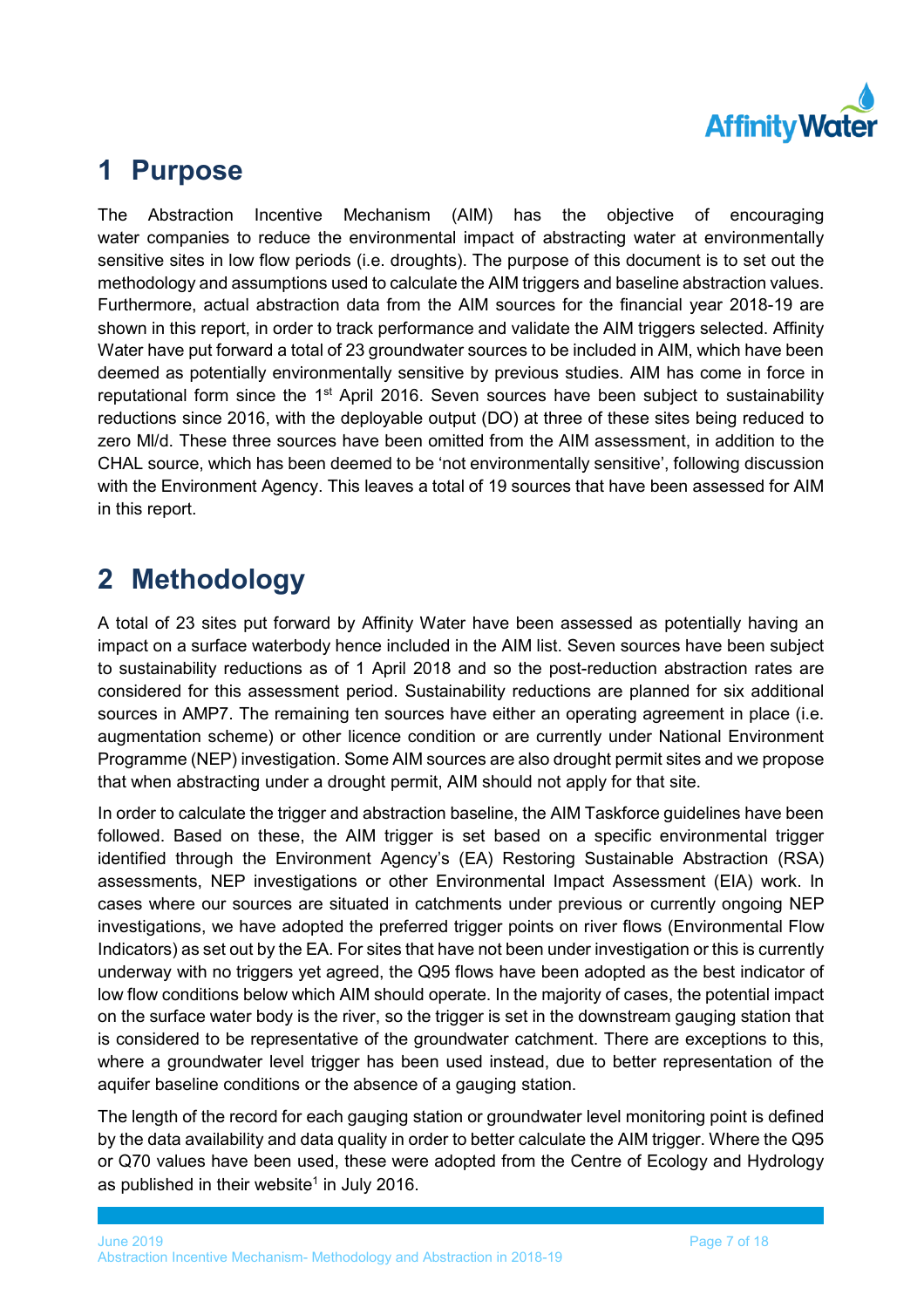

Once the AIM triggers were identified, the baseline abstraction values were calculated based on the average abstraction during the historic period when river flows or groundwater levels were at or below the trigger. The duration of the abstraction record was chosen as the period between the  $1<sup>st</sup>$  April 1995 and the  $31<sup>st</sup>$  March 2015. This 20-year period was chosen as the most representative of current and future abstraction patterns, as the distribution network constantly evolves and reliance on particular sources may change accordingly. Also, if this were to extend further back, the uncertainty on data quality would increase as flow meters were not always available, with abstraction being calculated based on pump hours. Following the AIM guidance stating that "the past needs to be representative of the future", the period from 1995 – 2015 is thought to best represent the future. Furthermore, this 20-year period includes a number of low flow periods (1997, 2003, 2005, 2006 and 2012) with some of them having demand restrictions and others being unrestricted. As such, this record is considered as being long enough to incorporate different types of droughts and also smooth out abstraction values that may be very low due to site outages. In cases where outliers were found that are deemed as not representative of the future use of the sources, these were highlighted and addressed appropriately as explained in the next sections.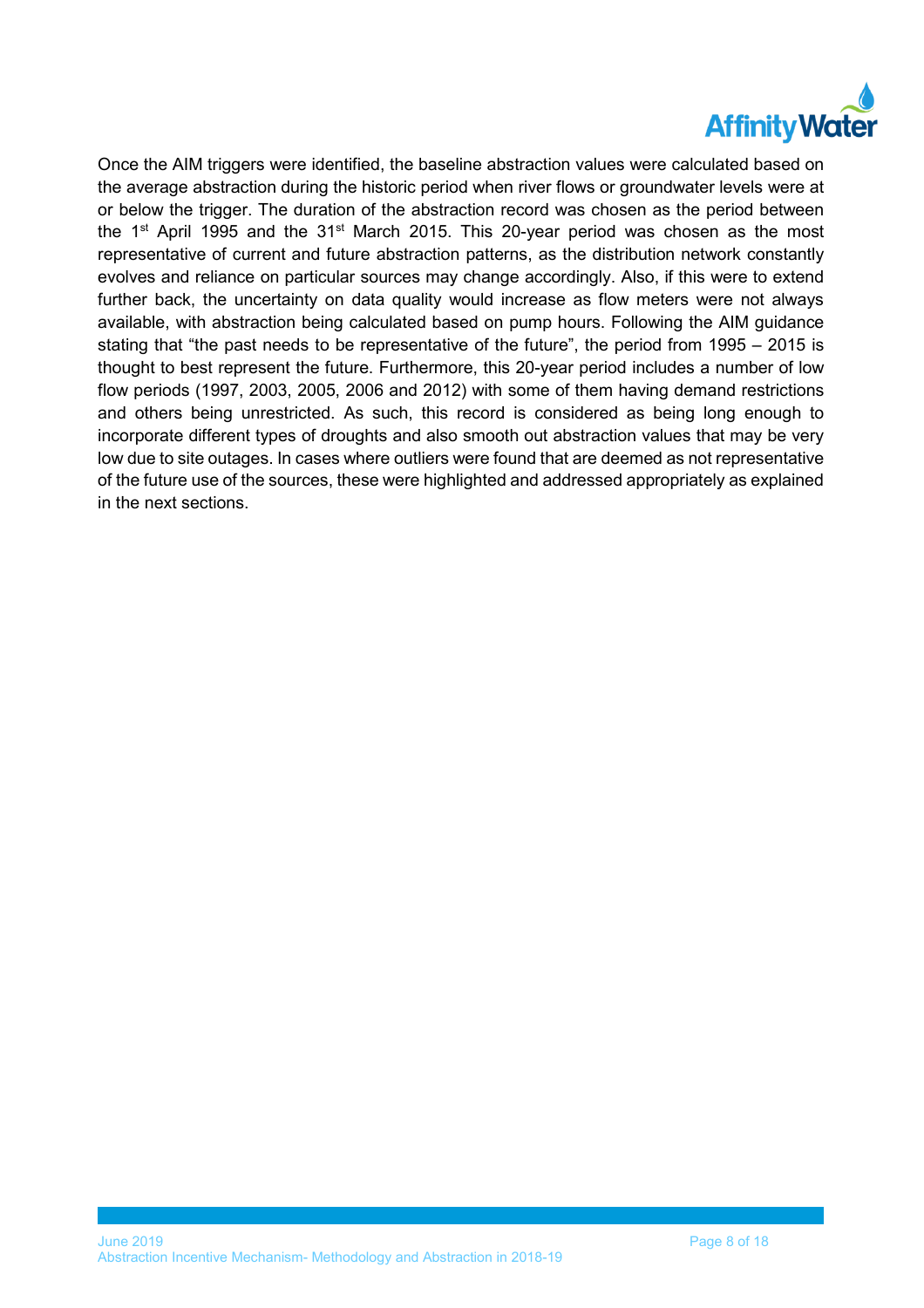

### <span id="page-8-0"></span>**3 Triggers and Abstraction Baseline**

[Table 1](#page-8-1) below presents the sources that were submitted to Ofwat in September 2015 for inclusion in the AIM list.

|                                            | <b>Source</b>       | Group       | Licence<br><b>Number</b> | Avg.<br>Ann.<br>Licence | Max<br><b>Daily</b><br>Licence |       | 2015 DO |  |
|--------------------------------------------|---------------------|-------------|--------------------------|-------------------------|--------------------------------|-------|---------|--|
|                                            | <b>NETH</b>         | <b>CLAY</b> | 28/39/28/336             |                         | 40.91                          | 28.00 | 30.00   |  |
| NEP<br>further<br>sites                    | <b>BRIC</b>         | <b>CLAY</b> | 28/39/28/336             |                         | 27.28                          | 14.00 | 15.00   |  |
|                                            | <b>CHES</b>         | Individual  | 28/39/28/104             | 5.22                    | 7.09                           | 5.22  | 6.00    |  |
|                                            | OUGH                | Individual  | 28/39/28/339             | 4.55                    | 6.55                           | 4.10  | 5.22    |  |
|                                            | <b>SLIP</b>         | Individual  | 06/33/14/36              | 5.46                    | 6.82                           | 0.00  | 0.00    |  |
| AMP5 sustainability                        | WELL                | Individual  | 06/33/13/10              | 2.27                    | 2.27                           | 1.15  | 1.15    |  |
|                                            | <b>OFFS</b>         | Individual  | 06/33/13/09              | 1.14                    | 1.14                           | 0.00  | 0.00    |  |
|                                            | <b>PRIM</b>         | Individual  | 9/40/4/497/G             | 3.00                    | 4.00                           | 3.00  | 3.00    |  |
| operating agreements                       | <b>BUCM</b>         | Individual  | 14/033                   | 4.00                    | 4.00                           | 4.00  | 4.00    |  |
|                                            | <b>DENG Gravels</b> | <b>DENG</b> | 9/40/5/71/G              | 9.04                    | 15.00                          | 4.65  | 9.04    |  |
|                                            | <b>BOWB</b>         | <b>KENS</b> | 28/39/28/130             | 6.82                    | 11.37                          | 5.82  | 5.82    |  |
| AMP6 Sustainability<br>reduction sites     | AMER                | GREM        | 28/39/28/334             | 7                       | 18.18                          | 7.00  | 12.00   |  |
|                                            | WHIH                | <b>WHIH</b> | 29/38/03/42              | 22.73                   | 30.46                          | 15.00 | 28.00   |  |
|                                            | <b>FULL</b>         | <b>DIGS</b> | 29/38/02/46              | 9.09                    | 9.09                           | 5.60  | 9.09    |  |
|                                            | <b>MARL</b>         | LITT        | 28/39/28/335             |                         | 20.47                          | 4.74  | 4.74    |  |
|                                            | <b>PICC</b>         | LITT        | 28/39/28/335             |                         |                                | 15.72 | 15.72   |  |
|                                            | <b>HUGH</b>         | Individual  | 28/39/25/47              | 2.28                    | 2.27                           | 1.60  | 1.75    |  |
|                                            | <b>DIGS</b>         | <b>DIGS</b> | 29/38/02/46              | 11.37                   | 11.37                          | 7.88  | 7.88    |  |
|                                            | <b>CHAL</b>         | GREM        | 28/39/28/334             | 4                       | 4.55                           | 4.00  | 4.50    |  |
|                                            | <b>HOLY</b>         | STAL        | 28/39/28/337             |                         | 9.09                           | 8.20  | 9.09    |  |
| sites                                      | <b>MUDL</b>         | <b>STAL</b> | 28/39/28/337             |                         | 11.37                          | 10.03 | 11.37   |  |
| Sustainability reduction<br>AMP7 potential | PERI                | Individual  | 28/39/28/401             | 4.99                    | 5                              | 4.19  | 4.19    |  |
|                                            | RUNL (Chalk)        | Individual  | 29/38/01/09              | 9.55                    | 9.55                           | 6.30  | 6.30    |  |

#### <span id="page-8-1"></span>**Table 1. Sources Operated Under AIM from 1 April 2016**

Some of these sources have individual licences whilst others are part of a group licence. The licence, DO values and potential benefit reflect the situation in September 2015 as since then, our conceptual understanding has improved and sustainability reductions have already been implemented (BOWB reduced to zero as of 1 April 2016, FULL and HUGH reduced to zero as of 1 April 2017, WHIH reduced to an annual average of 2 Ml/d as of 1 April 2017, AMER reduced to an annual average of 4 Ml/d as of 1 April 2018 and the combined annual average of MARL and PICC reduced by 6.4 Ml/d as of 1 April 2018). Hence the licence and DO values have been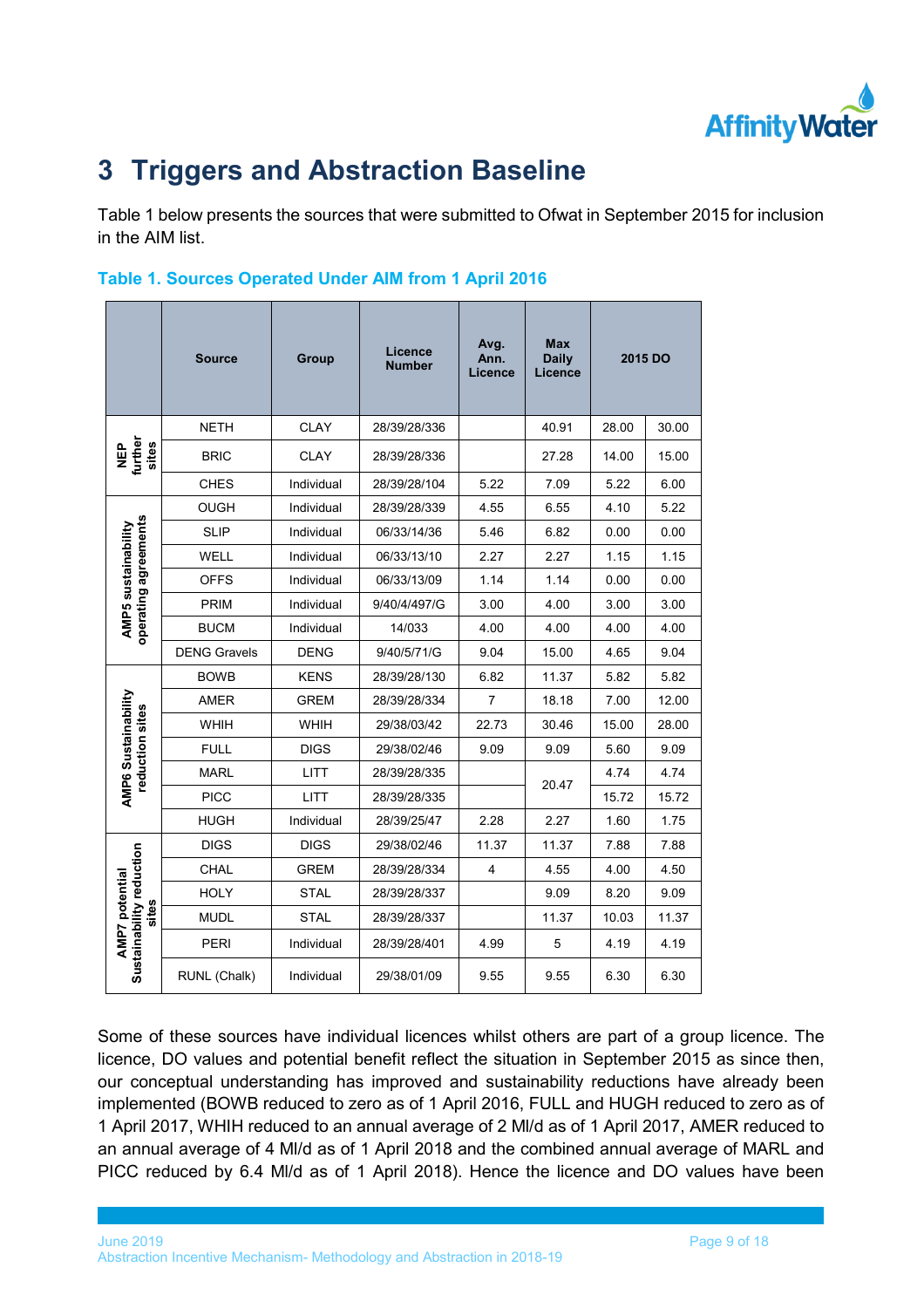

adjusted accordingly. Where DO has been reduced to zero Ml/d, it is proposed that AIM no longer applies to these sources as the impact of abstraction has been mitigated. Where DO has not been reduced to zero Ml/d, there remains the potential for a residual abstraction influence and so there is benefit in continuing to assess AIM against a lower AIM baseline. Therefore, FULL, HUGH and BOWB have been removed from the assessment whilst MARL, PICC, WHIH and AMER remain. CHAL source has been removed as agreed following discussion with the Environment Agency that the potential benefit from an abstraction reduction here is small.

Some of the sources assessed for AIM are located in the same catchment and have been grouped as shown in [Table 4](#page-14-0) and [Table 5.](#page-15-1) The groupings have been used as the baseline was calculated based on the performance of AIM sources under historic droughts and this does not necessarily reflect the current operational regime. An example is the BRIC and NETH sources. These now both form baseload sources of the CLAY group and usually abstract at a higher rate than the AIM baseline. In the event of an operational outage at either of the sources, there is a need for the flexibility to increase abstraction at the other, to compensate the lost output. Without the grouping, we would not be able to recoup the lost volume if an outage occurred during a low flow period.

This is also important when calculating the normalised AIM score. The relative size of different abstractions means that if output from one source was increased in response to an outage at a baseload source during a low flow period, without the grouping, the normalised AIM score of the two sources would not balance and the AIM assessment would be inaccurate. Where sources are grouped, the same trigger point is used. This is downstream of both sources in the grouping, such that the benefit of their combined operation can be realised.

Based on the methodology explained in section 2, the calculated or adopted AIM triggers are presented in [Table 2.](#page-10-0)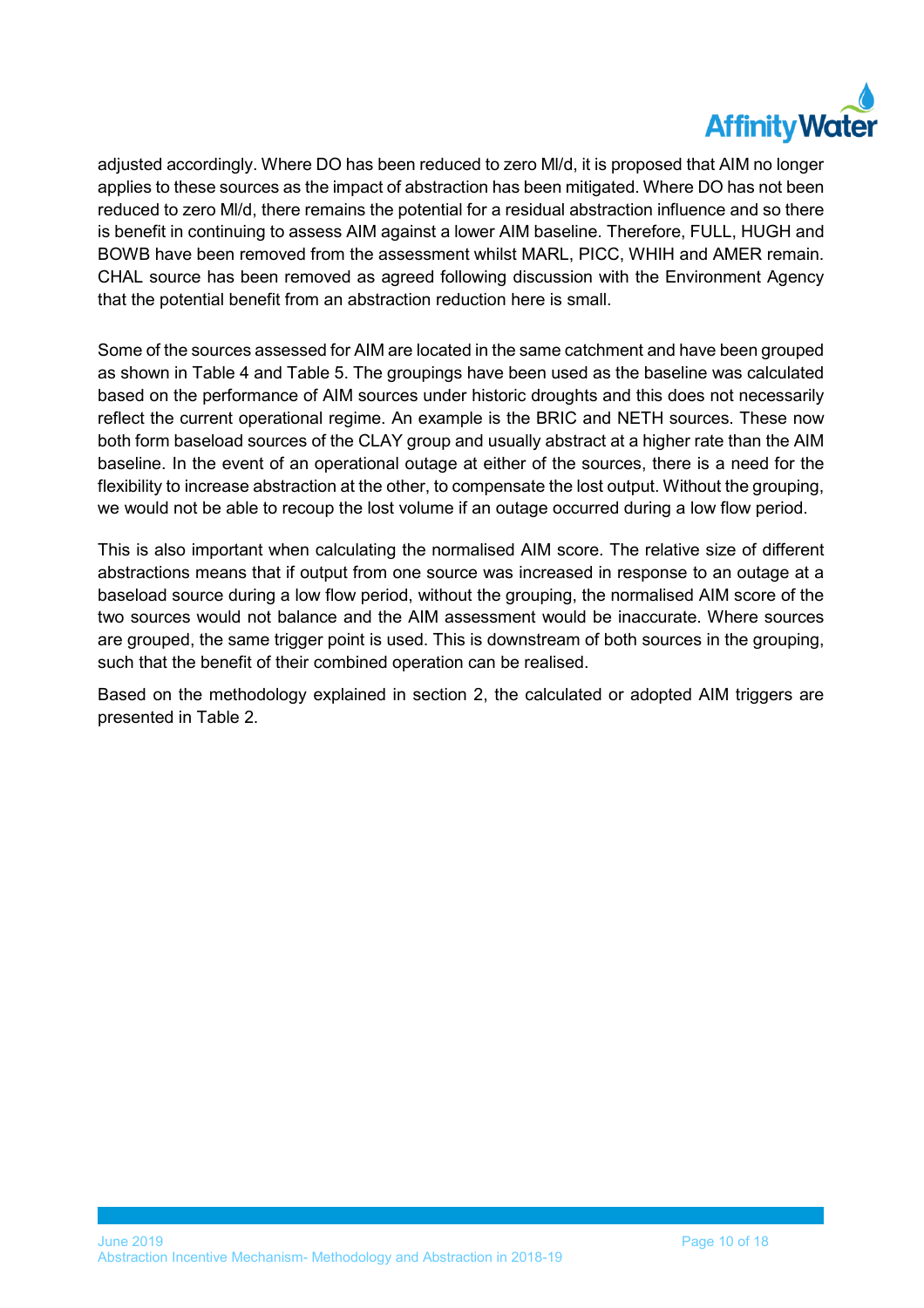

#### <span id="page-10-0"></span>**Table 2. AIM Triggers for Groundwater Sources**

| <b>Source</b>                  | <b>Trigger Location</b>            | <b>Monitoring Record</b>  | Q95 or<br>bespoke<br>trigger<br>(MI/d)        | <b>Comments</b>                                                                          |  |
|--------------------------------|------------------------------------|---------------------------|-----------------------------------------------|------------------------------------------------------------------------------------------|--|
| <b>BRIC</b>                    |                                    |                           |                                               | Bespoke trigger based on minimum flows derived                                           |  |
| <b>NETH</b>                    | R. Colne at Berrygrove GS          | April 1995 - March 2015   | 13.00                                         | from AMP5 Options Appraisal Work                                                         |  |
| <b>WELL</b>                    |                                    |                           |                                               |                                                                                          |  |
| <b>OUGH</b>                    | R. Hiz at<br><b>Hitchin GS</b>     | August 1980 - to date     | 0.26                                          | Trigger based on Q95 adopted from CEH <sup>1</sup>                                       |  |
| <b>OFFS</b>                    |                                    |                           |                                               |                                                                                          |  |
| DIGS (aggregated<br>with FULL) | R. Mimram at Panshanger GS         | December 1952 - to date   | 18.66                                         | Trigger based on Q95 adopted from CEH <sup>1</sup>                                       |  |
| <b>HOLY</b>                    | R. Ver at Colney Street GS         | April 1995 - March 2015   | 7.44                                          | Trigger based on Q95 adopted from CEH <sup>1</sup>                                       |  |
| <b>MUDL</b>                    |                                    |                           |                                               |                                                                                          |  |
| <b>MARL</b>                    | R. Gade at Croxley Green GS        | October 1970 - to date    | 32.00                                         | Trigger based on Hunton Bridge Licence condition                                         |  |
| <b>PICC</b>                    |                                    |                           |                                               | for flows at Croxley Green                                                               |  |
| <b>AMER</b>                    | R. Misbourne at Denham Lodge<br>GS | July 1984 - to date       | 5.53                                          | Trigger based on Q95 adopted from CEH <sup>1</sup>                                       |  |
| WHIH                           | R. Beane at Hartham Park GS        | August 1979 - to date     | 15.47                                         | Trigger based on Q95 adopted from CEH <sup>1</sup>                                       |  |
| <b>CHES</b>                    | R. Chess at Rickmansworth GS       | July 1974 - to date       | 15.38                                         | Trigger based on Q95 adopted from CEH <sup>1</sup>                                       |  |
| PERI                           | R. Lee at Luton Hoo/East Hyde      | October 1959 - to date    | 7.34                                          | Trigger based on Q70 adopted from CEH <sup>1</sup>                                       |  |
| <b>RUNL Chalk</b>              | GS                                 |                           |                                               |                                                                                          |  |
| <b>SLIP</b>                    | R. Rhee at Ashwell GS              | November 1965 - to date   | Dependent<br>on licensed<br>flow<br>condition | Trigger based on Operating Agreement for Ashwell<br><b>BH Augmentation</b>               |  |
| PRIM                           | R. Dour at Crabble Mill GS         | August 1966 - to date     | 18.06                                         | Trigger based on minimum flows at Crabble Mill as                                        |  |
| <b>BUCM</b>                    |                                    |                           |                                               | per BUCM Licence condition                                                               |  |
| <b>DENG Gravels</b>            | <b>DENG</b><br>Tubewell 19         | October 2000 - March 2015 | 1.78mAOD                                      | Bespoke trigger based on minimum levels for the<br>nearby wetlands (at 1.35mAOD in TW33) |  |

The abstraction baseline values have been calculated as the average historic abstraction, based on the period April 1995 to March 2015 when the AIM trigger would have been reached, as set out in [Table 2.](#page-10-0) Where sustainability reductions have not reduced DO to zero Ml/d, the AIM baseline has been set as the post reduction annual licence limit, to discourage use of the peak licence still available under low flow conditions.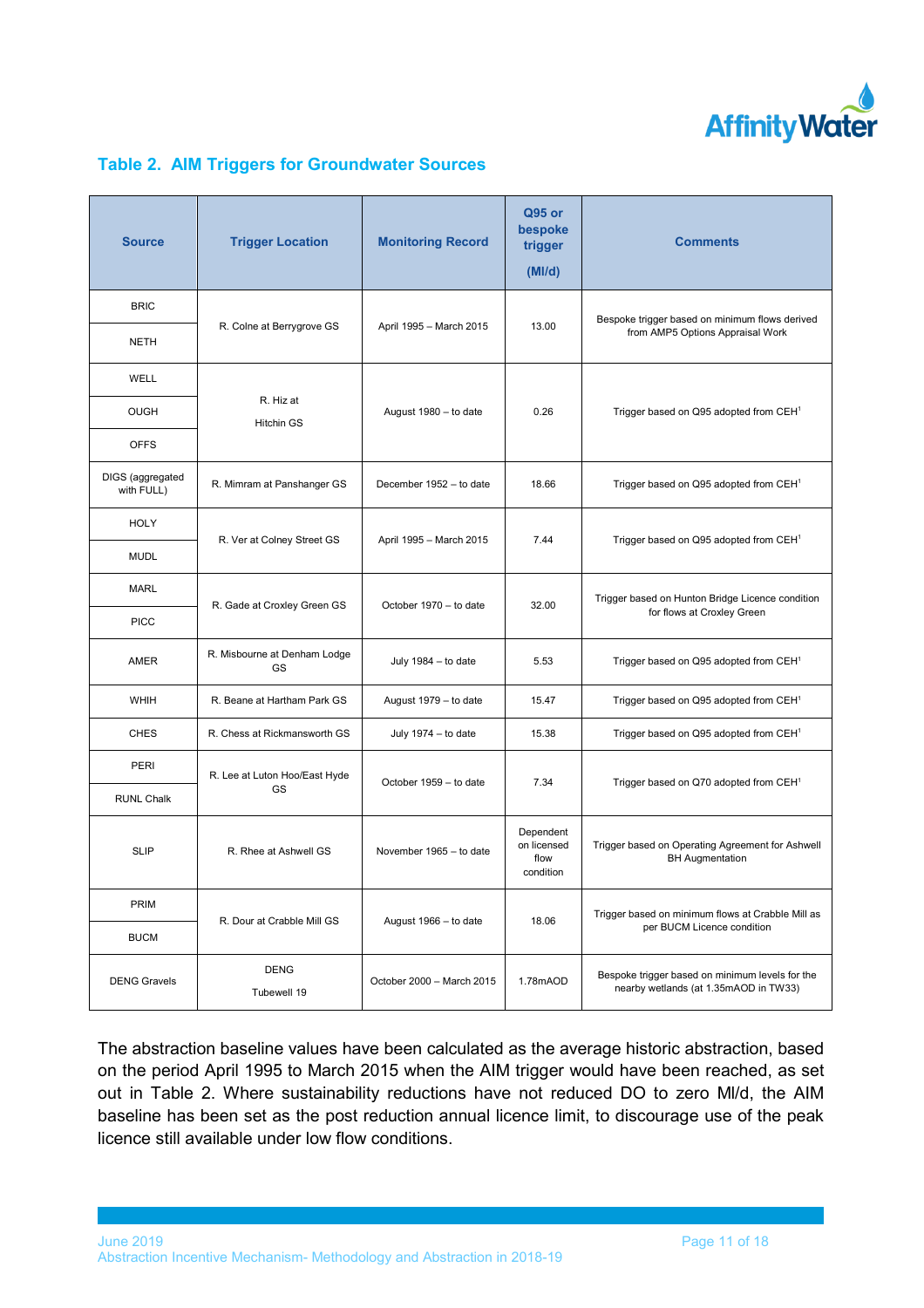

It is proposed that the AIM trigger for our SLIP source should vary, depending on flow at Ashwell gauging station on the Rhee and the abstraction rate specified in the licence. To allow for headroom, we usually abstract slightly less than we are entitled to under most of our abstraction licences. With this in mind, the AIM baseline for SLIP has been set at the  $95<sup>th</sup>$  percentile of the licensed abstraction at the site at any time, assuming that the flow is below 2.55 Ml/d (the first step on the table) (see [Table 3\)](#page-11-0), so that a benefit can be claimed for any abstraction lower than usual operation during a drought.

| <b>Flow at Ashwell Gauging Station at National Grid</b><br>Reference TL 267 401 in litres per second | Maximum Daily Abstraction rate in Proposed AIM trigger (95 % of<br>M/d | <b>Licensed volume)</b> |
|------------------------------------------------------------------------------------------------------|------------------------------------------------------------------------|-------------------------|
| Flows above 29.46 (2.55Ml/d)                                                                         | Up to 6.82                                                             |                         |
| Between 28.95 and 29.46                                                                              | 5.46                                                                   | 5.18                    |
| Between 28.41 and 28.94                                                                              | 5.00                                                                   | 4.75                    |
| Between 27,90 and 28,40                                                                              | 4.55                                                                   | 4.32                    |
| Between 27,36 and 27,89                                                                              | 4.09                                                                   | 3.89                    |
| Between 26.83 and 27.35                                                                              | 3.64                                                                   | 3.46                    |
| Between 26.32 and 26.82                                                                              | 3.18                                                                   | 3.02                    |
| Between 25.78 and 26.31                                                                              | 2.73                                                                   | 2.59                    |
| Between 25.27 and 25.77                                                                              | 2.27                                                                   | 2.16                    |
| Between 24.74 and 25.26                                                                              | 1.82                                                                   | 1.73                    |
| Between 24.20 and 24.73                                                                              | 1.36                                                                   | 1.30                    |
| Between 23.69 and 24.19                                                                              | 0.91                                                                   | 0.86                    |
| Between 23.15 and 23.68                                                                              | 0.46                                                                   | 0.43                    |
| Less than 23.15                                                                                      | 0.00                                                                   | 0.00                    |

#### <span id="page-11-0"></span>**Table 3 Moving Baseline at SLIP Source**

NETH and BRIC sources will operate under AIM at a combined daily abstraction of 37.16 Ml/d. The 5 Ml/d deficit from the current target can be met by the introduction of TOLP and/or the slight increase of EAST, which are part of the same group licence but located down catchment, so in theory are less environmentally sensitive as river flows are higher.

The Hitchin sources (WELL, OUGH and OFFS) currently have augmentation schemes in place, based on level trigger points at Charlton Mill Pond (for WELL) and Oughton Springs (for both OUGH and OFFS). It is proposed that AIM will only apply to the abstracted water for public water supply and not for augmentation, as augmentation is in place to mitigate the abstraction impacts and augmentation should reduce the frequency of the AIM trigger being breached. The EA also operates an augmentation scheme from Bath Springs borehole to the River Hiz downstream of Charlton Mill Pond and upstream of their gauging station. Despite the low augmentation volumes, if this is considered to skew the gauge readings when in operation, then a groundwater level trigger could apply based on the EA observation borehole at Lilley Bottom. The equivalent trigger for flows at Q95 (0.26 Ml/d) at Hitchin Gauging station, would be set at 92.4 mAOD based on the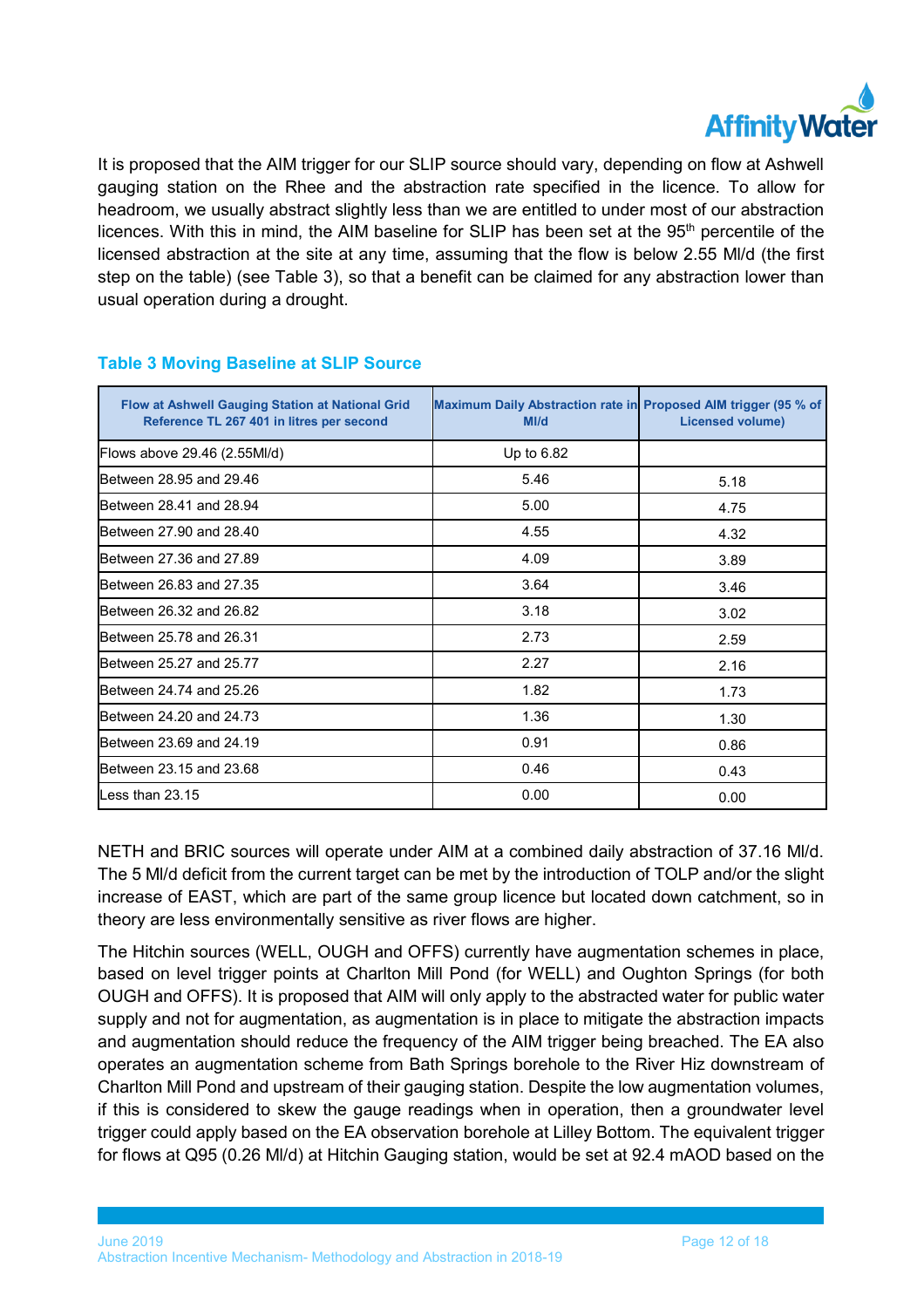

relationship between the groundwater level hydrograph and the river gauge as shown in [Figure](#page-12-0)  [1.](#page-12-0)



<span id="page-12-0"></span>**Figure 1: Relationship between River Flows at Hitchin Gauging Station and Groundwater Levels at Lilley Bottom Observation Borehole**

The Mimram source (DIGS) will operate under AIM at the baseline abstraction of 7.53 Ml/d, based on the Q95 trigger flow at Panshanger Gauging Station. Since September 2017, FULL (also in the Mimram catchment) has been licensed to abstract a small volume of water (<2 Ml/d), under low groundwater conditions for flood management purposes and during such periods, the licence is aggregated with DIGS, to ensure that the 9.09 Ml/d sustainability reduction in the Mimram catchment abstraction remains. As a result, the aggregated abstraction for the two sources is reported on AIM.

The Ver sources (HOLY and MUDL) will operate under AIM at the combined output of 17.72 Ml/d. Since MUDL is considered operationally as an additional borehole for HOLY and due to their close proximity, it is proposed that the combined AIM baseline will apply instead of the individual baseline values, in order to allow operational flexibility during low flow periods. As discussed earlier, it is proposed that AIM will not apply for BOWB since the source has had its licence revoked due to sustainability reductions as of the 1 April 2016.

The Gade sources (MARL and PICC) previously operated under AIM at the combined output of 20.14 Ml/d. Following the April 2018 sustainability reduction, the new combined AIM baseline for the two sources is 14.06 Ml/d, equivalent to the combined post-reduction annual licensed rates at the two sources. As the combined daily licence at the two sources is 19.06 Ml/d, the AIM baseline will serve to discourage peak abstraction if low flows coincide with a high demand period.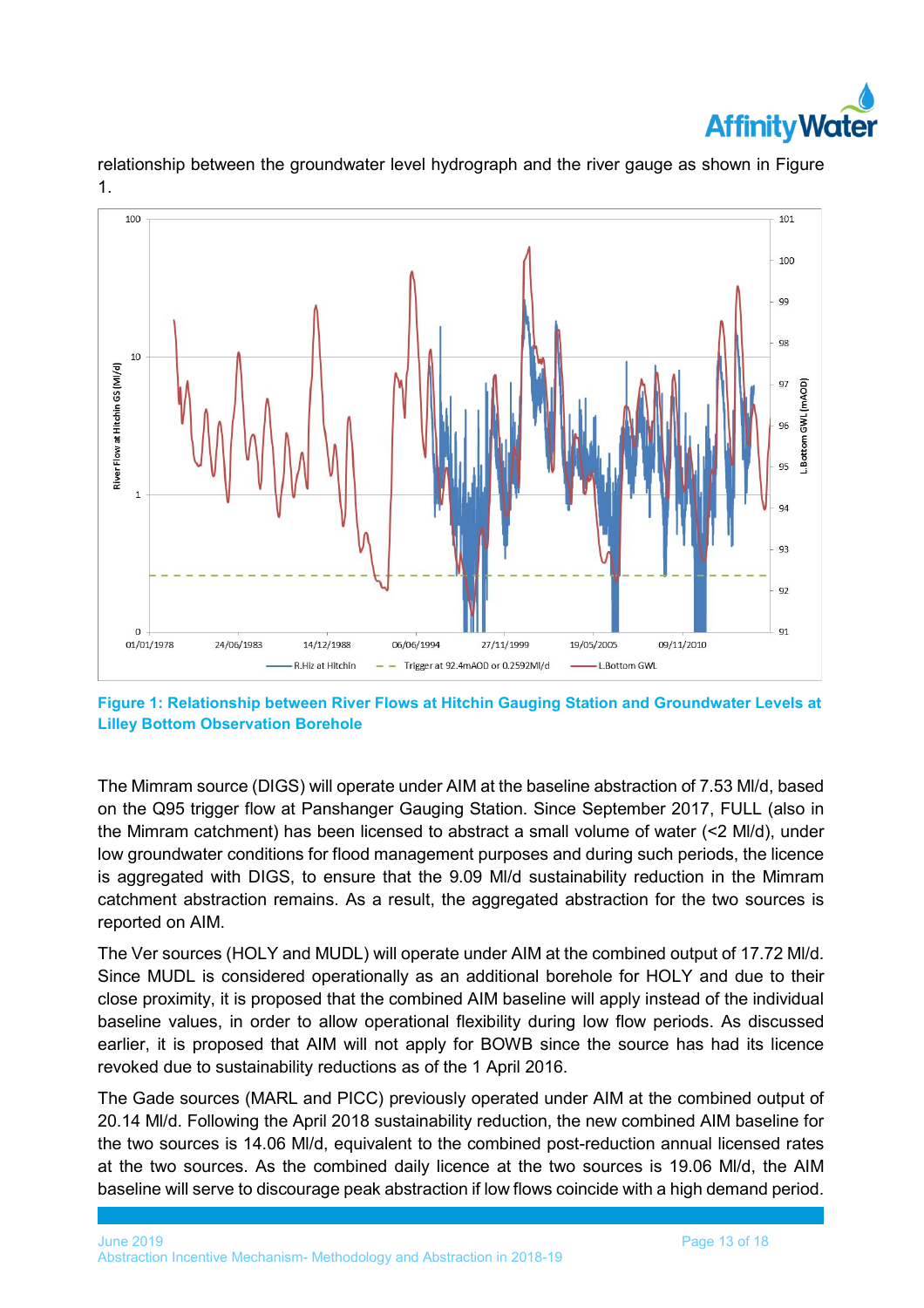

Following the 2018 sustainability reduction, AMER will operate under AIM at the baseline abstraction of 4 Ml/d. This is equivalent to the post-reduction annual licensed rate. CHAL was previously included in the AIM assessment for the Misbourne catchment but has now been removed following discussions with the Environment Agency.

WHIH source is included in AIM with a baseline of 2 MI/d. This is equal to the post-sustainability reduction annual licensed rate and similar to the Gade sources, the considerable difference between peak and average licensed conditions would serve to discourage peak use during low flow events.

CHES source will operate under AIM at the abstraction baseline of 4.08 Ml/d as calculated by the AIM methodology for flow in the Chess reaching Q95 values at the Rickmansworth gauge. It needs to be noted though that if the CHAR source is out of supply due to high nitrates, the AIM will not apply for CHES as they are both in the same catchment area. In this case, the river would theoretically benefit from CHAR being out of supply (DO of 1.78 Ml/d).

HUGH source has had a sustainability reduction implemented on the 1 April 2017 (full closure). As such, going forward, AIM will cease to apply.

The Upper Lee sources (RUNL Chalk and PERI) are being considered for sustainability reductions in AMP7. It is proposed that the combined AIM baseline of the two sources will be 9.94 Ml/d until the reductions are implemented. If the reductions are no longer required based on the monitoring results, the sources could be removed from the AIM list.

BUCM source has a licence condition that requires augmentation to the River Dour during low flow periods. However, since both this and PRIM are located in the same part of the catchment, it is proposed that when the trigger is reached at Crabble Mill gauge, that both sources will operate under AIM at the combined abstraction of 6.50 Ml/d. This was adopted based on the anticipated increased demand in this zone due to housing developments. This volume is still lower than the combined DO for the two sources by 0.5 Ml/d. It needs to be noted, that as mentioned above for sources that have river support schemes, the AIM baseline will apply to the volume of water into supply and not the augmentation volume. This will apply to BUCM only as there is no augmentation capability from PRIM.

DENG source will operate at the AIM baseline of 6 Ml/d as per the new average licence implemented on the 1 April 2015. This is a voluntary licence reduction by 3 Ml/d at average (previous licence at 9 Ml/d average), so the AIM baseline is adjusted to reflect the new operational pattern.

All triggers and AIM abstraction baseline values for the AIM sources are shown in [Table 4.](#page-14-0) It should be noted that both the triggers and the baseline values are subject to consultation and may need to be reviewed following this procedure. At present, they are thought to be robust based on the current knowledge of the catchments and the historic and future use of the sources under low flow conditions. Periodic reviews of the AIM sites will take place in order to validate both the triggers and the abstraction values. The review of the AIM sites for the financial year of 2018-19 is discussed in Section 4.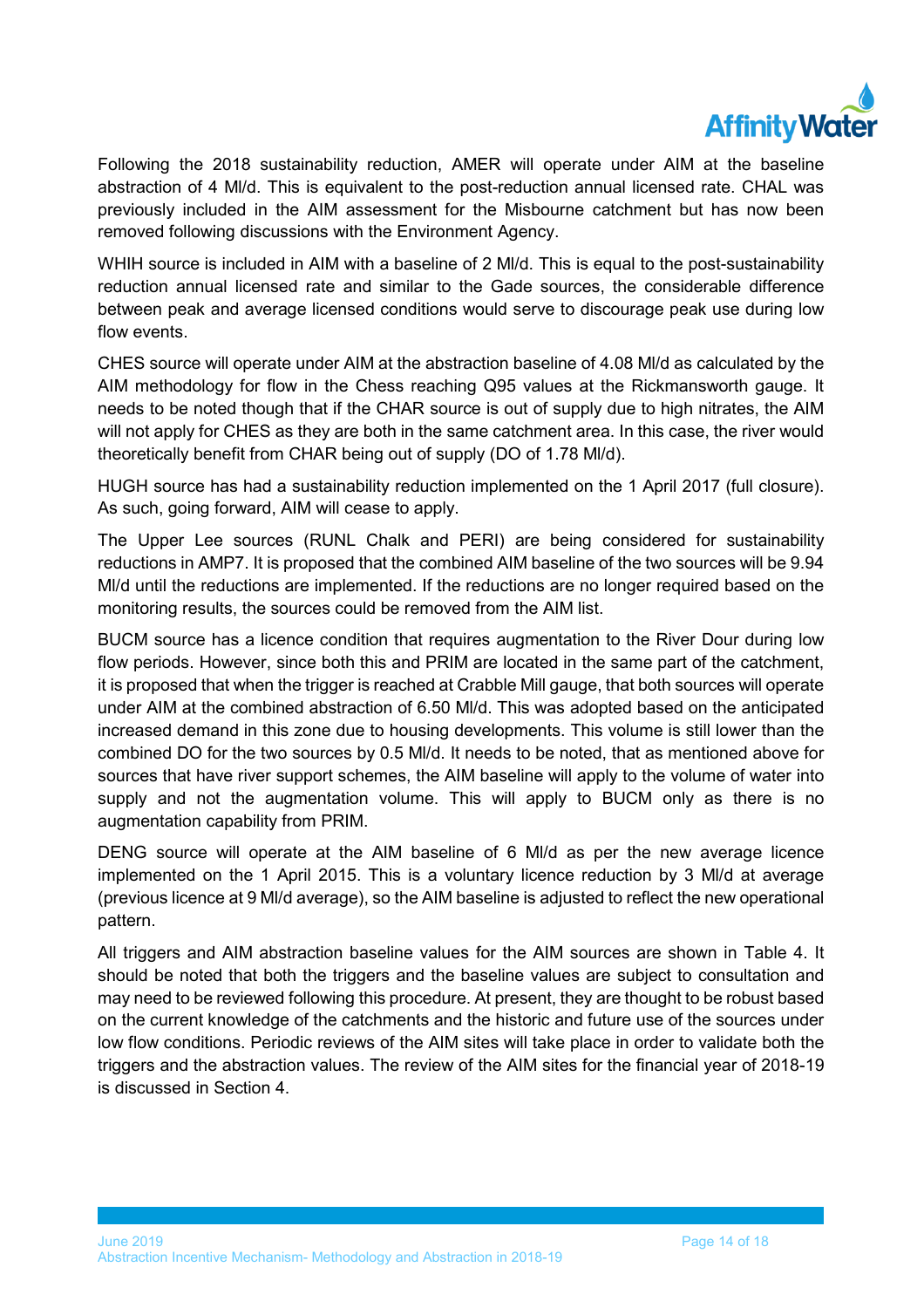

<span id="page-14-0"></span>

|  |  | <b>Table 4. AIM Baseline Abstraction versus Triggers</b> |  |  |
|--|--|----------------------------------------------------------|--|--|
|--|--|----------------------------------------------------------|--|--|

| <b>Source</b>               | <b>Catchment</b> | <b>Combined</b><br><b>AIM baseline</b><br>(MI/d) | <b>AIM baseline</b><br>(MI/d)     | Average<br><b>Deployable</b><br><b>Output</b><br>(MI/d) | <b>Operational Site</b><br><b>Target</b><br>(MI/d) |
|-----------------------------|------------------|--------------------------------------------------|-----------------------------------|---------------------------------------------------------|----------------------------------------------------|
| <b>BRIC</b>                 |                  |                                                  | 18.65                             | 14.00                                                   | 15.00                                              |
| <b>NETH</b>                 | Colne            | 37.16                                            | 18.51                             | 28.00                                                   | 27.00                                              |
| WELL                        |                  | 0.84                                             | 0.84                              | 1.15                                                    | 1.70                                               |
| <b>OUGH</b>                 | Hiz              |                                                  | 4.43                              | 4.10                                                    | 4.55                                               |
| <b>OFFS</b>                 |                  | 5.03                                             | 0.60                              | 0.00                                                    | 1.00                                               |
| DIGS (aggregated with FULL) | Mimram           | 7.53                                             | 7.53                              | 7.88                                                    | 8.00                                               |
| <b>HOLY</b>                 |                  | 17.72                                            | 10.29                             | 8.20                                                    | 8.00                                               |
| <b>MUDL</b>                 | Ver              |                                                  | 7.43                              | 10.03                                                   | 10.00                                              |
| <b>MARL</b>                 | Gade             |                                                  | 8.34                              | 8.34                                                    | 8.34                                               |
| <b>PICC</b>                 |                  | 14.06                                            | 5.72                              | 5.72                                                    | 5.72                                               |
| AMER                        | Misbourne        | 4.00                                             | 4.00                              | 4.00                                                    | 4.00                                               |
| WHIH                        | Beane            | 2.00                                             | 2.00                              | 2.00                                                    | 2.00                                               |
| <b>CHES</b>                 | Chess            | 4.08                                             | 4.08                              | 5.22                                                    | 5.22                                               |
| PERI                        | Upper Lee        | 9.94                                             | 3.36                              | 4.19                                                    | 4.50                                               |
| <b>RUNL Chalk</b>           |                  |                                                  | 6.58                              | 6.30                                                    | 6.30                                               |
| <b>SLIP</b>                 | Rhee             | 95% of licensed<br>abstraction                   | 95% of<br>licensed<br>abstraction | 0.00                                                    | 4.50                                               |
| PRIM                        |                  |                                                  | 2.50                              | 3.00                                                    | 2.50                                               |
| <b>BUCM</b>                 | Dour             | 6.50                                             | 4.00                              | 4.00                                                    | 3.50                                               |
| <b>DENG Gravels</b>         | <b>DENG</b>      | 6.00                                             | 6.00                              | 4.65                                                    | 5.00                                               |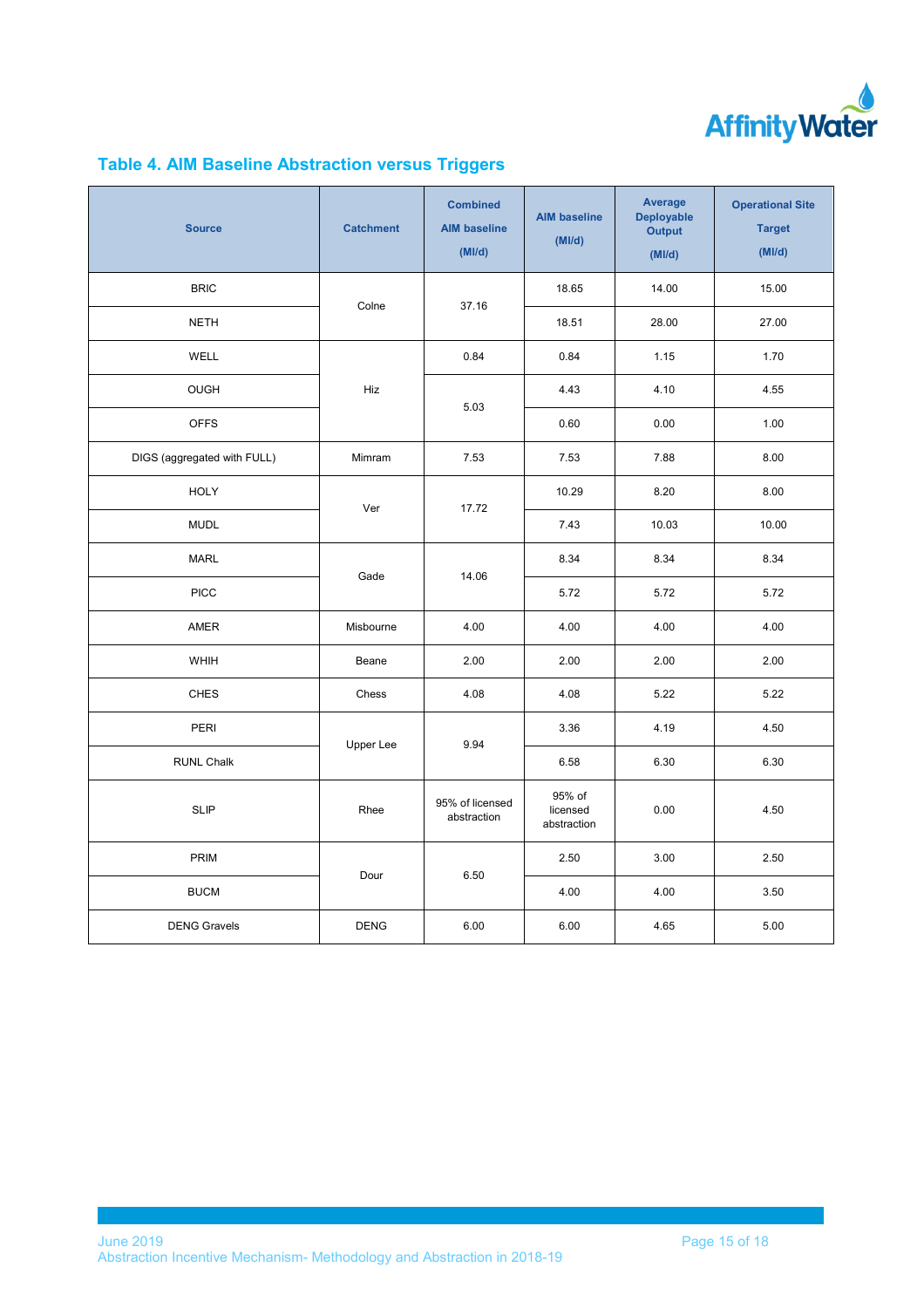

### <span id="page-15-0"></span>**4 Abstraction in 2018-2019 versus AIM Baseline**

A periodic review of the AIM triggers and baseline abstraction is undertaken on a quarterly and annual basis in order to validate the selected values. [Table 5](#page-15-1) below shows the actual abstraction figures for 2018-19 against the AIM baseline values.

| <b>Source</b>            | <b>Catchment</b> | <b>Combined</b><br><b>AIM</b><br>baseline<br>(MI/d) | <b>AIM</b><br>baseline<br>(MI/d)  | <b>Actual Abstraction</b><br>(2018/19)<br>(MI/d) |       | <b>AIM</b><br><b>Performance</b><br>(MI) | <b>Normalised AIM</b><br><b>Performance</b> | <b>Number of</b><br>days flow<br>below the<br>trigger |
|--------------------------|------------------|-----------------------------------------------------|-----------------------------------|--------------------------------------------------|-------|------------------------------------------|---------------------------------------------|-------------------------------------------------------|
| <b>BRIC</b>              | Colne            | 37.16                                               | 18.65                             | 15.91                                            | 41.63 | <b>NA</b>                                | <b>NA</b>                                   | $\pmb{0}$                                             |
| <b>NETH</b>              |                  |                                                     | 18.51                             | 25.72                                            |       |                                          |                                             |                                                       |
| WELL                     |                  | 0.84                                                | 0.84                              | 1.41 (minus<br>augmentation)                     |       | $+43.46$                                 | $+0.49$                                     |                                                       |
| <b>OUGH</b>              | Hiz              | 5.03                                                | 4.43                              | 0.02                                             | 0.86  | $-463.22$                                |                                             | 106                                                   |
| <b>OFFS</b>              |                  |                                                     | 0.60                              | 0.84                                             |       |                                          | $-0.87$                                     |                                                       |
| DIGS plus<br><b>FULL</b> | Mimram           | 7.53                                                | 7.53                              | 7.87                                             |       | <b>NA</b>                                | <b>NA</b>                                   | 0                                                     |
| <b>WHIH</b>              | Beane            | 2.00                                                | 2.00                              | 2                                                |       |                                          | <b>NA</b>                                   | $\mathbf 0$                                           |
| <b>HOLY</b>              | Ver              | 17.72                                               | 10.29                             | 10.42                                            | 17.83 | <b>NA</b>                                | <b>NA</b>                                   | $\pmb{0}$                                             |
| <b>MUDL</b>              |                  |                                                     | 7.43                              | 7.42                                             |       |                                          |                                             |                                                       |
| <b>MARL</b>              | Gade             | 14.06                                               | 8.34                              | 4.96                                             | 13.99 | $\pmb{0}$                                | $\pmb{0}$                                   | $\mathbf{1}$                                          |
| <b>PICC</b>              |                  |                                                     | 5.72                              | 9.03                                             |       |                                          |                                             |                                                       |
| AMER                     | Misbourne        | 4.00                                                | 4.00                              | 3.99                                             |       | <b>NA</b>                                | <b>NA</b>                                   | 0                                                     |
| <b>CHES</b>              | Chess            | 4.08                                                | 4.08                              | 3.24                                             |       | <b>NA</b>                                | <b>NA</b>                                   | $\mathbf 0$                                           |
| PERI                     | <b>Upper Lee</b> | 9.94                                                | 3.36                              | 3.71                                             | 3.88  | $-1,808.95$                              | $-0.61$                                     | 299                                                   |
| <b>RUNL Chalk</b>        |                  |                                                     | 6.58                              | 0.17                                             |       |                                          |                                             |                                                       |
| <b>SLIP</b>              | Rhee             | 95% of<br>licensed<br>abstraction                   | 95% of<br>licensed<br>abstraction | 4.62 (minus<br>augmentation)                     |       | $+21.36$                                 | $+2.68$                                     | 54                                                    |
| PRIM                     |                  |                                                     | 2.50                              | 1.47                                             |       |                                          |                                             |                                                       |
| <b>BUCM</b>              | Dour             | 6.50                                                | 4.00                              | 2.49 (minus<br>augmentation)                     | 3.96  | $-176.49$                                | $-0.73$                                     | 37                                                    |
| <b>DENG Gravels</b>      | <b>DENG</b>      | 6.00                                                | 6.00                              | 4.95                                             |       | $\sf NA$                                 | $\sf NA$                                    | $\pmb{0}$                                             |
|                          |                  |                                                     |                                   | <b>TOTALS</b>                                    |       | $-2,383.84$                              | $+0.96$                                     |                                                       |

#### <span id="page-15-1"></span>**Table 5. AIM baseline Abstraction versus Actual Abstraction in 2018-19**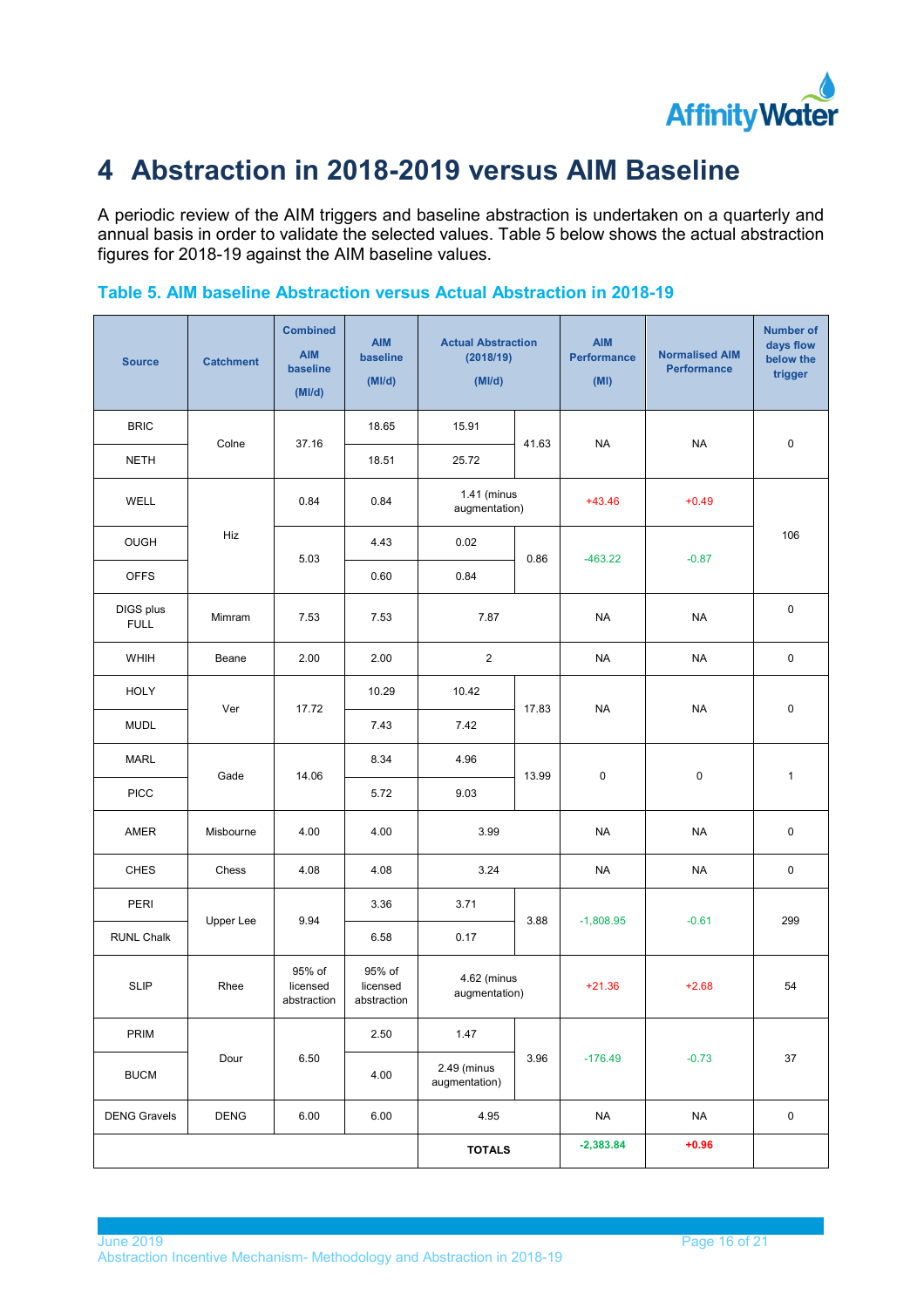

Background groundwater levels have been below the long-term average (LTA) since July 2016 [\(Figure 2\)](#page-16-0) and below the drought zone 1 curve since October 2016. Groundwater levels were in drought zone 2 from January 2017 until April 2018, when, following significant spring rainfall and snowmelt, they recovered. They peaked in June 2018, about halfway between the drought zone 1 and drought zone 2 curves, before receding, more quickly than the LTA. This caused them to cross into drought zone 2 once more in November 2018. The recovery during the recharge period of 2018-19 to date has been lacklustre and levels remain in drought zone 2. Although the summer of 2018 was characterised by hot dry weather which caused flows to rapidly decrease in gravel baseflow dominated rivers, the higher Chalk groundwater levels compared to the summer of 2017 meant that not as many AIM triggers were activated, with AIM being active in five catchments in 2018-19 compared to 12 in 2017-18.



<span id="page-16-0"></span>

[Table 5](#page-15-1) states the number of days in 2018-19 that each AIM trigger was active. This can be used to assess how sensitive each trigger is to drought and how spatially variable a drought is. It can be seen that the Upper Lee trigger was active for the most days during 2018-19 (299 days), followed by the Hiz (106 days) and the Rhee (54 days). Flow in the Dour was below the AIM trigger for 37 days during 2018-19, whilst flow in the Gade dipped below the trigger at Croxley Green for just one day. The length of time that the triggers were active for the Rhee and Hiz, despite flow augmentation during this time, points to potentially more severe drought conditions in the catchments of the northern flowing Chalk streams in our Central region (Rivers Cam, Hiz,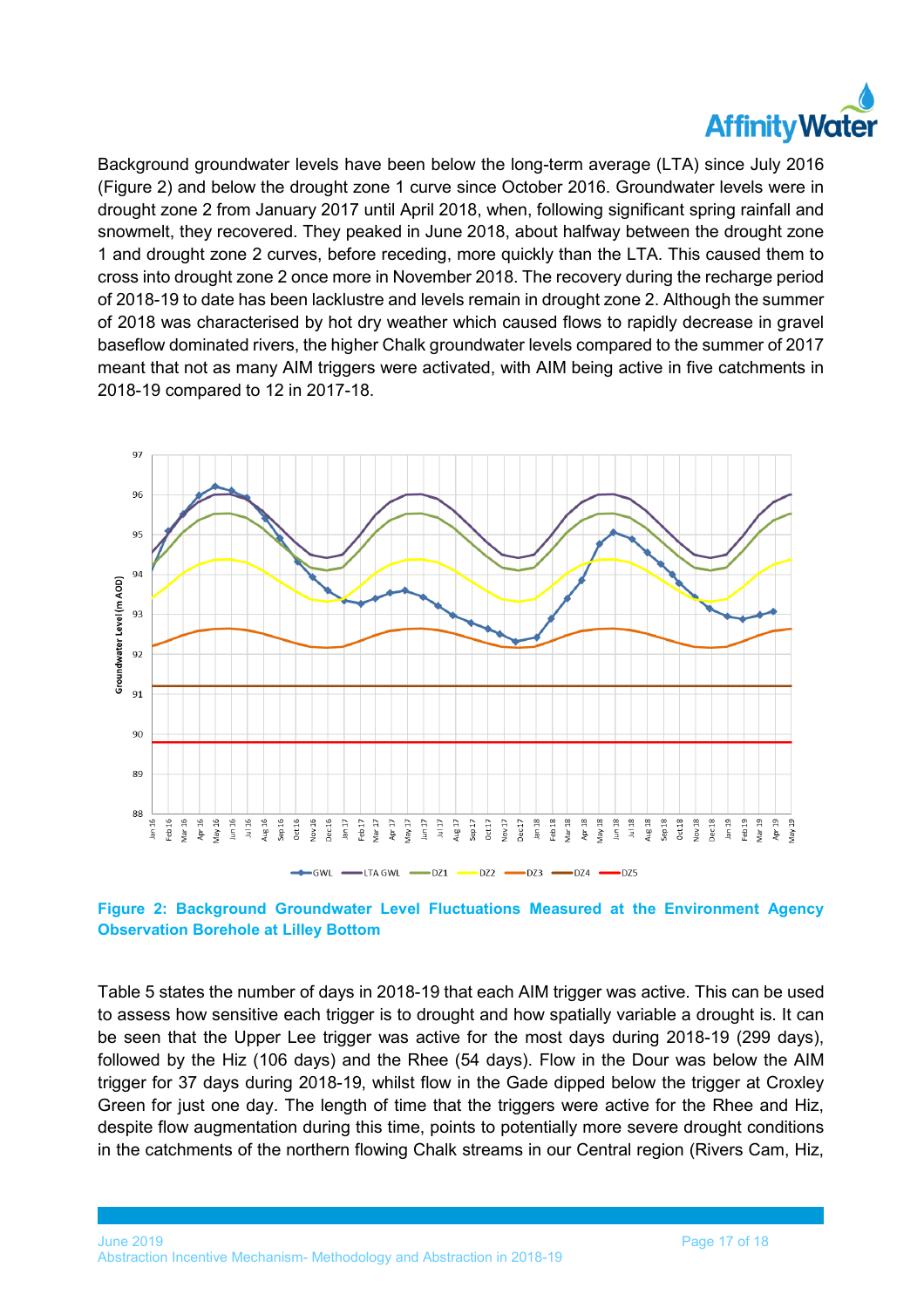

Ivel, Rhee and Purwell). Flows in the Colne are artificially maintained by STW discharge and this is likely to have supported river flows during the summer, especially considering the high demand.

As specified in the AIM guidelines document from Ofwat, the AIM performance is measured based on the difference between the actual and the baseline abstraction, multiplied by the number of days when flows were at or below the trigger threshold (see equation below).

AIM performance in Ml = (average daily abstraction during period when flows are at or below the trigger threshold - baseline average daily abstraction during period when flows are at or below the trigger threshold) \* length of period when flows are at or below the trigger threshold.

In order to allow for comparison of the AIM performance between abstraction sites, either within the company or between water companies, the performance on the AIM is normalised by the baseline average daily abstraction and the length of time for which flows were at or below the trigger threshold. This is because the guidelines suggest that a performance of -1Ml is better if the AIM baseline is smaller or if the period for which flows are at or below the trigger threshold is shorter. The equation for the Normalised AIM performance is given below as proposed by Ofwat.

Normalised AIM performance = AIM performance / (baseline average daily abstraction \* length of period when river flows are at or below the trigger threshold)

As such, when applying the two equations above to measure the AIM performance and the normalised AIM performance for RUNL Chalk and PERI for 2018-19, the AIM performance is - 1,808.95 Ml and the normalised performance is -0.61. The negative figure signifies an improved performance as average abstraction was lower than the baseline, over the 299 days that AIM was in effect, equating to an outperformance of 6.05 Ml/d. Both of these sources are situated in the Upper Lee catchment. The under-abstraction compared to the AIM baseline is mainly attributed to the outage at RUNL Chalk for the first half of 2018-19 due to water quality issues and the intermittent outages following the recommissioning of the site.

For the 106 days that the AIM trigger was in effect in the Hiz catchment, the AIM performance at WELL was +43.46 and the normalised AIM performance was +0.49. This signifies that after subtracting the volume of water used for augmentation, we abstracted 0.41 Ml/d more than we have done during previous droughts. The AIM performance at our OUGH and OFFS sources was -463.22 Ml and the normalised AIM performance was -0.87. This is mainly attributed to the longrunning outage at OUGH due to high nitrate concentrations.

The flow in the Gade at Croxley Green was below the AIM trigger for one day during 2018-19. On this day, the average abstraction from the PICC and MARL sources was equal to the AIM baseline, and so the AIM score is zero Ml and the normalised AIM score is zero.

SLIP source is assessed based on the trigger at Ashwell gauging station on the Rhee. Flow here was below the trigger for 54 days during 2018-19. During this time, our AIM score was +21.36 Ml and our normalised AIM score was +2.68, suggesting that we abstracted on average, 0.4 Ml/d more than the rolling AIM baseline each day the trigger was in effect. The normalised AIM score is high as we are not always asked to cut back abstraction by the EA and there is a two day grace period on the SLIP licence in which to implement a reduction. As a result, there is the potential to generate a large normalised AIM score, by abstracting significantly over the AIM trigger for a short period of time, but without having been asked to cut back abstraction by the EA as per the licence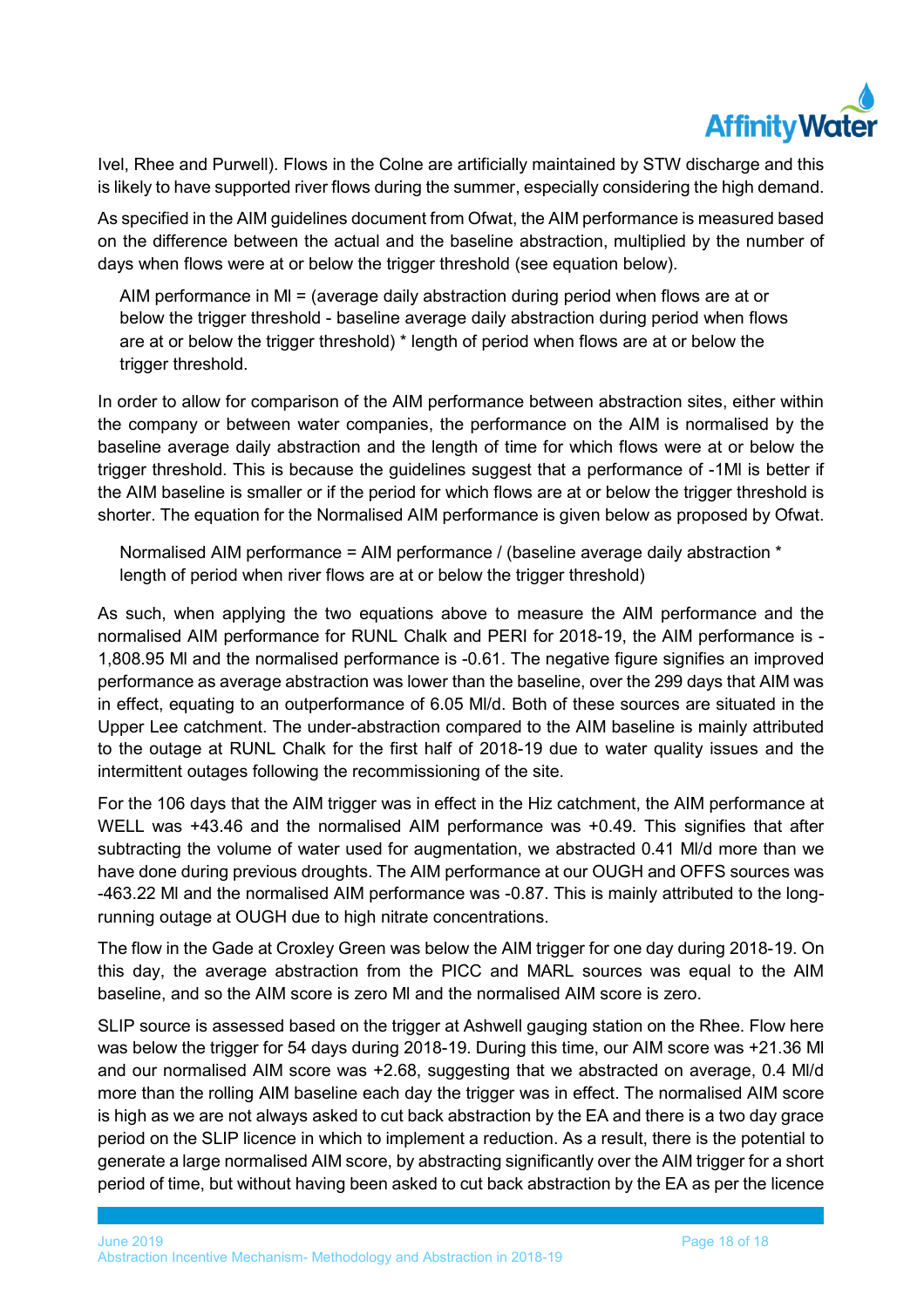

condition. This happened in 2018-19 and will require better management in future years to achieve a good normalised AIM score.

The AIM trigger was active in the Dour catchment, based on the flow at Crabble Mill, for 37 days during 2018-19. The AIM performance during this period was -176.49 Ml and our normalised AIM performance was -0.73. This equates to a daily outperformance of 4.77 Ml/d compared to historic drought periods. This good performance was largely due to the decision to switch off BUCM for extended periods when the flow constraint was in effect.

No other AIM triggers were in effect during 2018-19.

In summary, for the ten AIM sources that the trigger was reached during 2018-19, the global AIM performance was -2,383.84 Ml and the global normalised AIM performance was +0.96. This suggests that the company met and exceeded the AIM performance figures for this period, with the high normalised AIM score being reflective of the assessment method at SLIP. This source needs to be managed more closely during future droughts to achieve a good normalised AIM score.

Following the quarterly and annual review of the AIM triggers and baseline abstractions, it appears that they are robust and representative of the catchment status. The validity of the triggers and baseline abstraction is constantly monitored and the next AIM performance review will take place in July 2019 for Q1 of 2019-20.